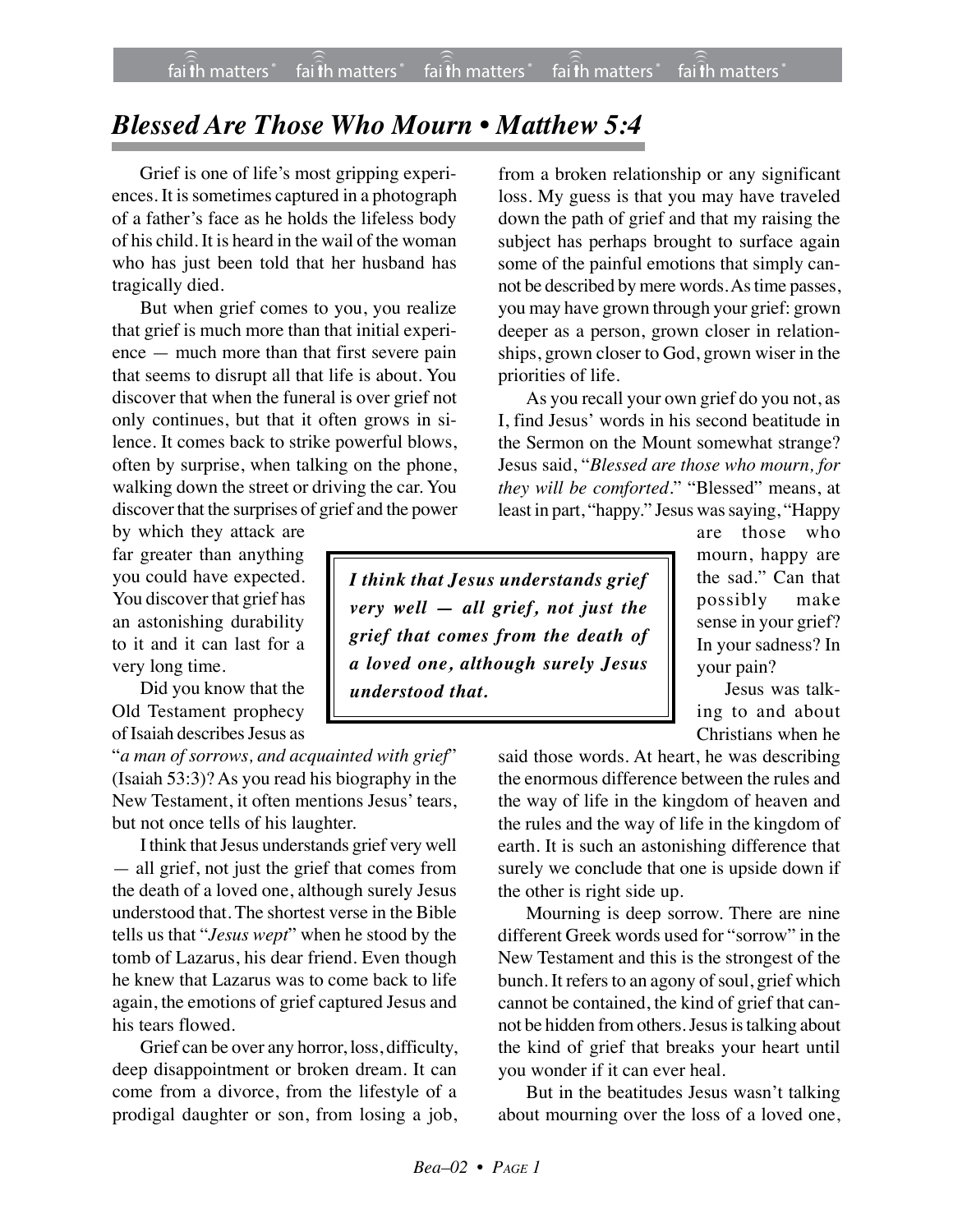the breaking of a relationship or the loss of a job. He made clear in the first of his beatitudes in Matthew 5:3 that he is talking about that which is spiritual. He is talking about matters of the spirit in relationship to God. That's not to say that Jesus is unconcerned about our other grief, for he is deeply concerned and cares compassionately, but here he is talking about the kingdom of heaven and what it means to be a Christian.

Spiritual mourning is deep sorrow and grief over sin. We have difficulty attributing the same feelings of grief to spiritual mourning as we do to loss of a loved one. The fact that this seems strange to us shows how far earth's standards vary from heaven's standards.

Sin is a reality in society. Sin is the ultimate explanation for war, death, disease, divorce and for all of the problems that cause our pain and suffering. Jesus is explaining that someone who is a Christian should be broken hearted by the sin in our society and its consequences — hatred, injustice, violence, war, cruelty, racism, drugs, abortion, illicit sex, disease and death. Christians should grieve, not joke, about extramarital affairs, business rip-offs or oppression of the poor. It is a mark of a Christian to hate sin. It is a mark of a Christian to mourn sin. It is a mark of a Christian to see sin as God sees sin. But no sin should grieve a Christian more that his or her own sin. As much as we mourn the sin of society, even more so we should mourn and grieve the sin in our own lives.

I am fascinated that when I read quotes from the great saints of the Bible. These people after whom we name our churches and our universities, were keenly aware of their own sinfulness. David, for example, said, "*I know my transgressions, and my sin is always before me. Against you, you only, have I sinned*" (Psalm 51:3-4). St. Paul had trouble with sin in his life and explained it, saying, "*I do not understand what I do. For what I want to do I do not do, but what I hate I do*" (Romans 7:15). He was obviously sad about his own wrong behavior. It was St. John who said, "*If we claim to be without sin, we deceive ourselves and the truth is not in us*" (1 John 1:8).

Let me explain something that I think is important, but maybe not readily understood. I think that we sometimes have the mistaken notion that there is a keen awareness of sin in the life of someone who is not a follower of Jesus Christ, but when one becomes a Christian, then his or her sense of sin disappears because of the marvel of God's forgiveness. Let us not underestimate the marvel of what God does, for he does indeed cleanse away every sin. He wipes our slate clean through Jesus Christ. But the reality is that the more one matures and grows spiritually, the closer one comes to God and the more one sees God, the more keenly aware we become of our own sinfulness. Our sensitivity is increased because we see what was impossible before, a comparison between the holiness of God and our unholiness.

When Jesus says, "Blessed are those who mourn their sin," he is explaining to us that sin and happiness are mutually exclusive. There are many people who would deny that, claiming that the way you have fun in life is with sin. They see God as against happiness, too strict and intolerant. There is a complete absence of logic in that line of reasoning. For God has demonstrated through the gift of his son how much he loves us and has declared repeatedly how much he wants us to be happy.

I suppose you would say that he is like the physician who diagnoses the patient as diabetic and says, "From now on you need to restrict the sugar intake in your diet and you need to have daily injections of insulin." Foolish is the patient who thinks that doctor is just being mean by taking away the sweets he or she desires and requiring injections. That's absurd logic, for what the doctor is saying is for that person's health and happiness – even if it is something the patient doesn't want to hear.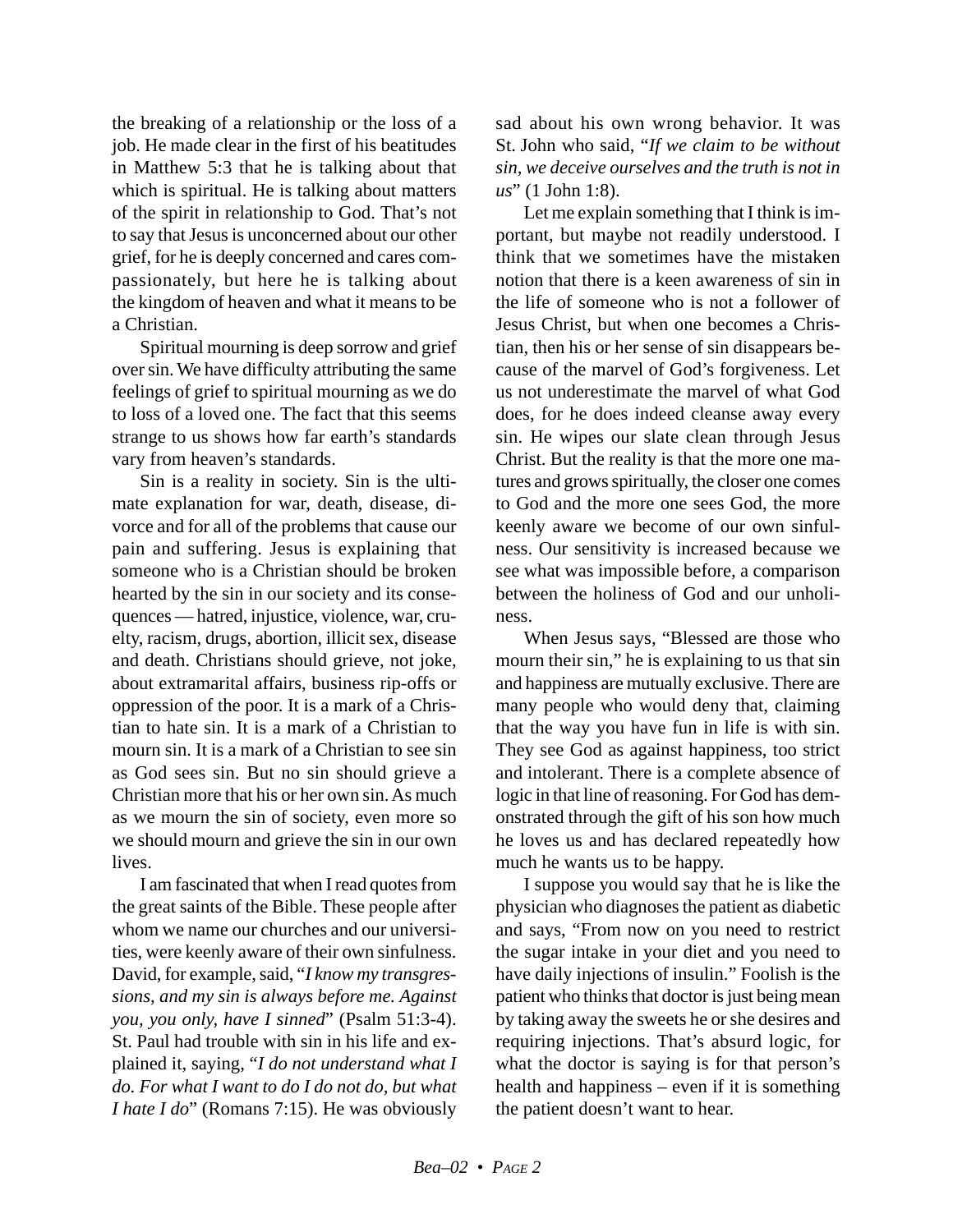Jesus is explaining to us that sin is the opposite of happiness, sin steals happiness away, it ruins lives. When he calls us to hate sin and to be righteous, he is calling us to the only sure formula for happiness. It comes down to a question that I am almost reluctant to ask because I know that it's a very personal question. Have you have mourned over sin? Do you feel deep grief over sin and what it does to you and others?

On a personal note, let me share something. I have a prayer time every day. I start out by worshipping God, I confess my sins to him and pray for his forgiveness. I pray for myself, my family, for a whole list of people. I pray a lot of

prayers and ask God for a lot of things. But there is one prayer that I hate to pray. I confess that I don't pray it very often because I'm afraid God will answer it. The prayer that I just hate to pray is, "God, show me my sins." I'm afraid he will. And I would just as soon get by without that. I'd like to think I'm okay. I'd like to think that I compare favorably

with everyone else. I don't especially want God to show even me, much less anyone else, the sinner that I really am. For I am a sinner, that's the truth — that's the reality. But as reluctant as I am, it is a prayer that I must pray.

If I am ever to have happiness and to truly experience the full blessing of God, I, like you, must be counted among those who grieve and mourn, over sin. Jesus said, "*Blessed are those who mourn, for they will be comforted*."

But mourning has a bright side, and that is that comfort will come. Comfort is God's help for those who mourn. It's more than just feeling better. The word Jesus uses for "comfort" is the same one that he used to describe the Holy Spirit in John 14. The word refers to someone

who comes alongside to give help, a counselor who comes and puts an arm around your shoulder, an attorney who comes with you to court, a friend who stands by you no matter what. Someone who takes action, but in his case a supernatural action, possible and available only to those who mourn, grieve over sin. Let me say that the supernatural comfort of God under any terms is spectacular.

As a pastor I have had my share of seeing people in tragedy. I've stood by the caskets at many a gravesite. I've been with people in the hallways of hospitals outside emergency rooms. I've gotten the calls in the middle of the night. I've seen the pain in people's faces as they came

*…God guarantees hope for the future: God will judge and punish sin; he will send his Son Jesus Christ back to rule the world with perfect peace and prosperity unlike anything this earth has ever known; and he will give us a sinless heaven forever, where there will be no more grief.*

to terms as best they could with what has just happened. It's a helpless feeling to see such pain and not be able to relieve it.

The best I can do is to pray for them and offer them the comfort of God that is beyond anything that I could ever offer

myself. And I have stood back and been amazed to see people in the worst moments of their lives experience the supernatural comfort of God. That's the comfort, that's the help, that's the counsel that Jesus promises to those who are blessed, or made happy, in the midst of grief.

God forgives those who mourn and confess their sins. He gives strength not to sin some more. He explains that sin and sin's consequences are part of this world and will increase for now. He explains to us in the Bible that the war that we now have will not be the last of wars, the problems we have will not go away and the world will not get better — for now. But God guarantees hope for the future: God will judge and punish sin; he will send his Son